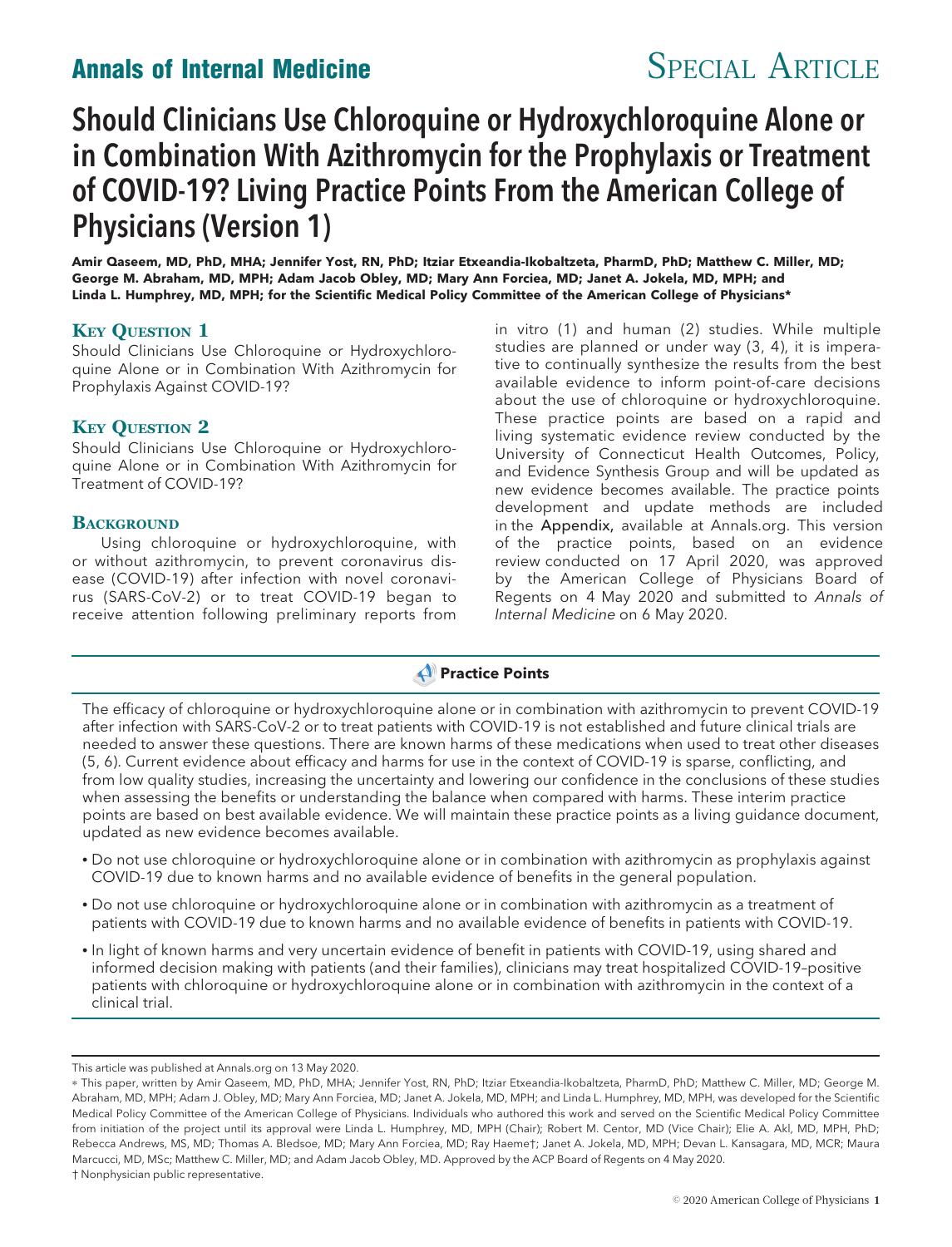Should chloroquine or hydroxychloroquine alone or in combination with azithromycin be used as prophylaxis against COVID-19 in the general population?

| <b>Interventions</b>              | Use?      | <b>Rationale</b>      |
|-----------------------------------|-----------|-----------------------|
| Chloroquine                       | <b>NO</b> | No available evidence |
| Chloroquine + Azithromycin        | ΝO        | No available evidence |
| Hydroxychloroquine                | <b>NO</b> | No available evidence |
| Hydroxychloroquine + Azithromycin | ΝO        | No available evidence |

Should chloroquine or hydroxychloroquine in combination with azithromycin be used for treatment of patients with COVID-19?

| <b>Interventions</b>              | Use?   | <b>Rationale</b>                                       |
|-----------------------------------|--------|--------------------------------------------------------|
| Chloroquine                       | $NO^*$ | No available evidence in COVID-19-positive<br>patients |
| Chloroquine + Azithromycin        | $NO^*$ | No available evidence in COVID-19-positive<br>patients |
| Hydroxychloroquine                | $NO^*$ | Insufficient evidence about benefits<br>and harms      |
| Hydroxychloroquine + Azithromycin | $NO^*$ | Insufficient evidence about benefits<br>and harms      |

\* In light of known harms and very uncertain evidence of benefit in patients with COVID-19, using shared and informed decisionmaking with patients (and their families), clinicians may treat hospitalized COVID-19–positive patients with chloroquine or hydroxychloroquine alone or in combination with azithromycin in the context of a clinical trial.



 $COVID-19 =$  coronavirus disease 2019; RCT = randomized controlled trial.

<sup>\*</sup> Evidence search was conducted by the University of Connecticut Health Outcomes, Policy, and Evidence Synthesis Group. Current search for evidence, completed on 17 April 2020, aimed to identify all studies about the use of chloroquine or hydroxychloroquine alone or in combination for prophylaxis or treatment of patients with COVID-19. (See Supplement, available at Annals.org.) † The use and extent of parallel treatment interventions was difficult to determine. For example, in some studies, it was documented

that patients received parallel interventions, whereas in other studies there was insufficient information to determine if patients did or did not receive parallel interventions.

<sup>‡</sup> In 2 cohort studies (11, 12), the administration of azithromycin was not randomized, precluding judgment of efficacy.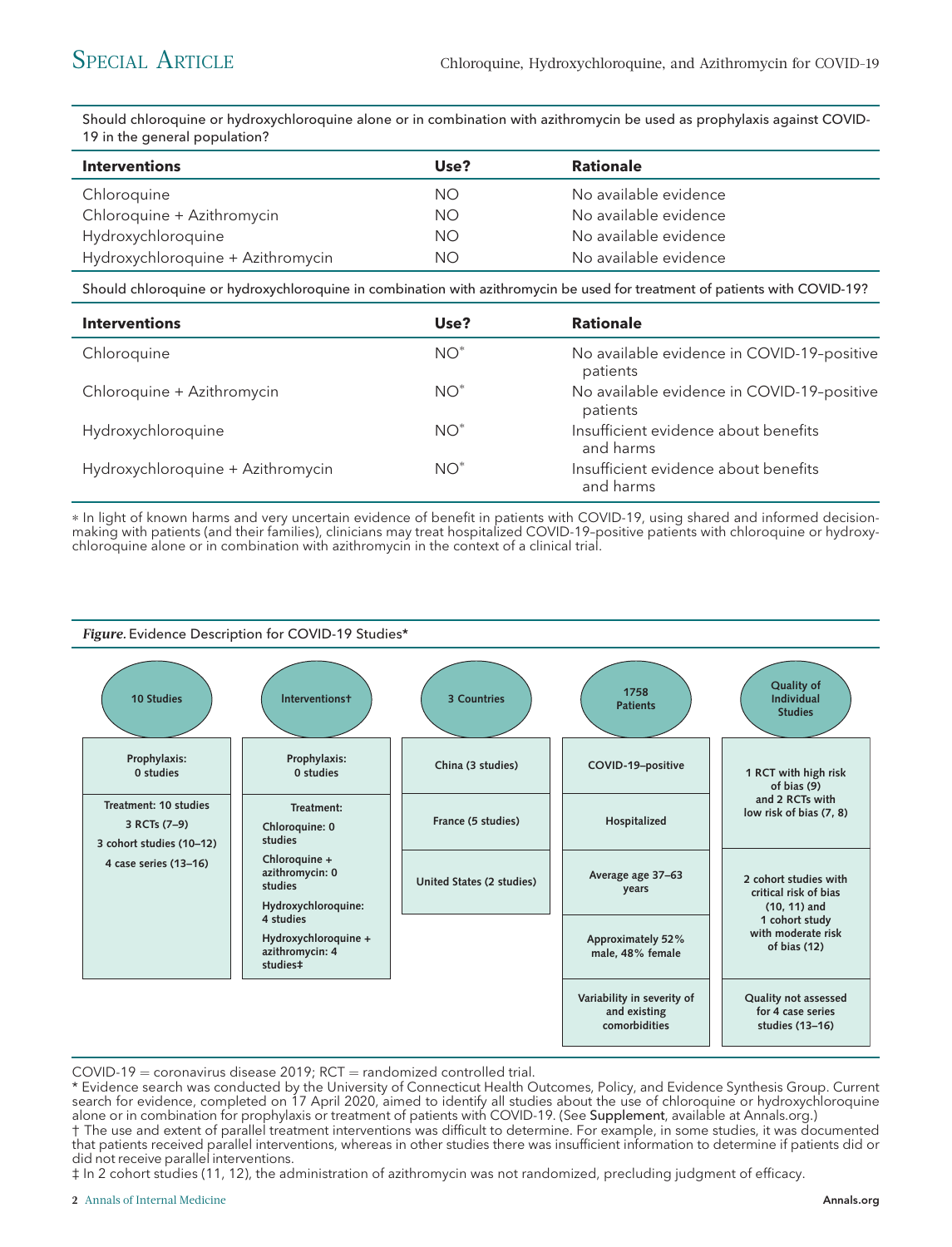Evidence Summary: What Information Does the Evidence Provide? Prophylaxis Evidence for Potential Benefits No studies identified **X** Evidence for Potential Harms No studies identified **Treatment** Evidence for Potential Benefits\* Outcome Study Design Evidence Certainty of Evidence† Hydroxychloroquine alone for treatment of COVID-19 Conversion of SARS-CoV-2 test result from positive to negative 2 RCTs The evidence is very uncertain about the effect of hydroxychloroquine alone compared with standard treatment on day 7 (86.7% vs. 93.3%) or day 14 (100% vs. 100%) via throat swab, sputum, or lower respiratory tract secretion and the time to negative results was 1 to 9 days for patients treated with hydroxychloroquine alone and 1 to 4 days for those receiving standard treatment in 1 RCT (7) and hydroxychloroquine alone compared standard treatment up to day 23 (85.4% vs. 81.3%) via upper and/or lower tract specimens or the time to negative results (8 days vs. 7 days) in another RCT (9). Insufficient 1 OBS The evidence is very uncertain about the effect of hydroxychloroquine alone compared with standard treatment on the conversion to negative on day 3 (50% vs. 6%), day 4 (60% vs. 25%), day 5 (65% vs. 19%), and day 6 (70% vs. 13%) via nasopharyngeal PCR in 1 cohort study (11). Pulmonary radiologic assessment 2 RCTs The evidence is very uncertain about the effect of hydroxychloroquine alone compared with standard treatment on the progression or exacerbation of pulmonary lesions on CT scan (33.3% vs. 46.7%) in 2 RCTs (7, 8) and radiologic improvement of pneumonia (80.6% vs. 54.8%) in 1 RCT (8). Insufficient Resolution of fever, respiratory symptoms, and oxygenation 1 RCT The evidence is very uncertain about the effect of hydroxychloroquine alone (50%) compared with standard treatment (43.6%) in 1 RCT (9). Insufficient Resolution of fever 2 RCTs The evidence is very uncertain about the effect of hydroxychloroquine alone compared with standard treatment in 2 RCTs; median, 1 day vs. 1 day in 1 RCT (7), and mean, 2.2 days vs. 3.2 days in another RCT (7). Insufficient Resolution of cough 2 RCTs The evidence is very uncertain about the effect of hydroxychloroquine alone compared with standard treatment (mean 2.0 days vs. 3.1 days) in 1 RCT (8). Insufficient Progression to severe disease 2 RCTs The evidence is very uncertain about the effect of hydroxychloroquine alone compared with standard treatment in 2 RCTs; 6.7% vs. 0% (7, 8). Insufficient All-cause mortality 1 RCT The evidence is very uncertain about the effect of hydroxychloroquine alone compared with standard treatment (0% vs. 0%) in 1 RCT (7). Insufficient 2 OBS The evidence is very uncertain about the effect of hydroxychloroquine alone compared with standard treatment in 2 cohort studies; 12.9% vs. 3.13% (10, 12).

Continued on the following page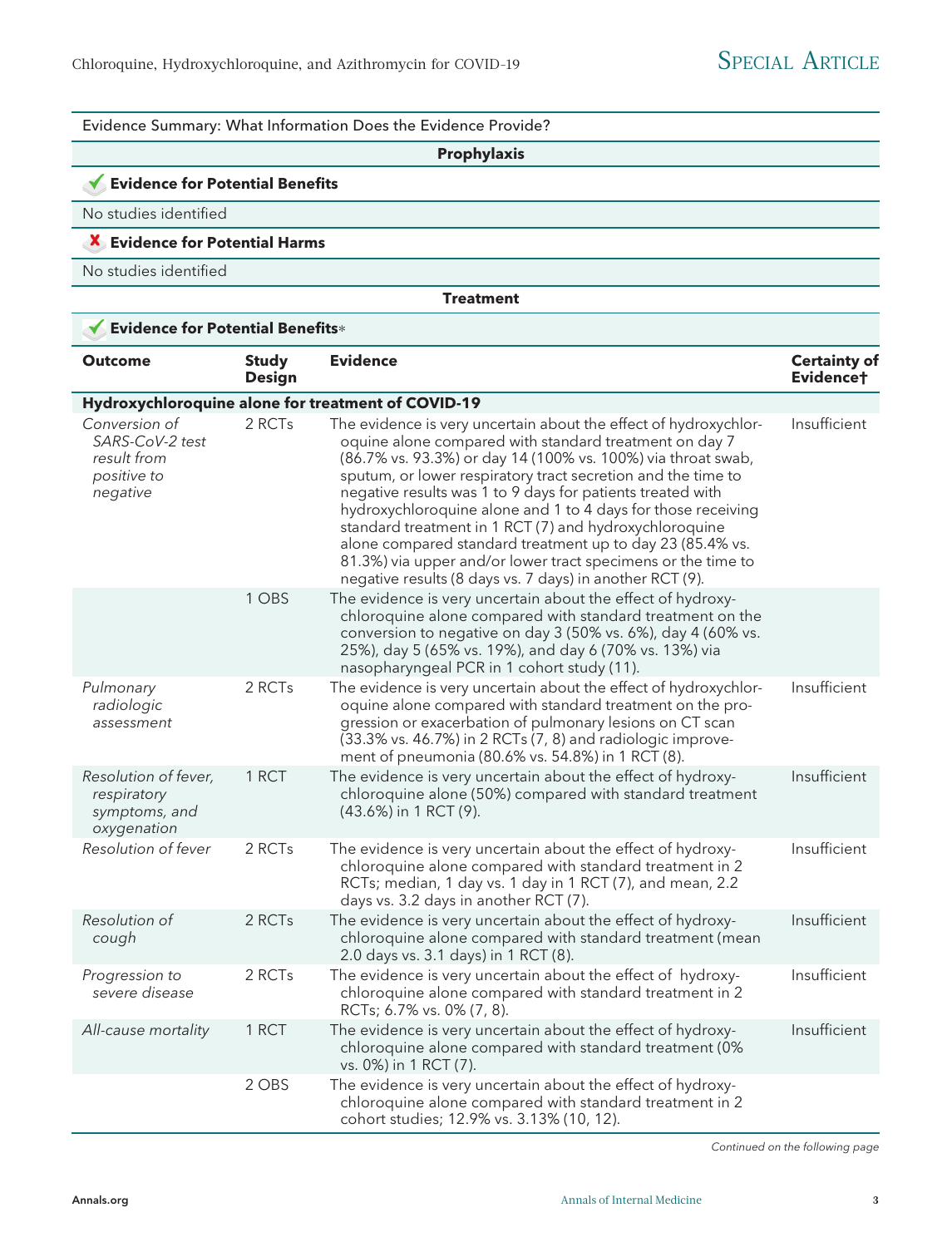|                                                          |                               | Treatment                                                                                                                                                                                                                       |                                  |  |
|----------------------------------------------------------|-------------------------------|---------------------------------------------------------------------------------------------------------------------------------------------------------------------------------------------------------------------------------|----------------------------------|--|
| Evidence for Potential Benefits*                         |                               |                                                                                                                                                                                                                                 |                                  |  |
| <b>Outcome</b>                                           | <b>Study</b><br><b>Design</b> | <b>Evidence</b>                                                                                                                                                                                                                 | <b>Certainty of</b><br>Evidencet |  |
| Respiratory<br>support                                   | 1 OBS                         | The evidence is very uncertain about the effect hydroxychloro-<br>quine alone compared with standard treatment on the need at<br>5 days ( $+$ 0.63 $\pm$ 0.79 vs. 0.16 $\pm$ 0.64 points) in 1 cohort study<br>(10).            | Insufficient                     |  |
| Development of<br>acute respiratory<br>distress syndrome | 1 OBS                         | The evidence is very uncertain about the effect of hydroxy-<br>chloroquine alone compared with standard treatment<br>(27.7% vs. 24.1%) in 1 cohort study (12).                                                                  | Insufficient                     |  |
| Clinical worsening                                       | 1 OBS                         | The evidence is very uncertain about the effect hydroxychloro-<br>quine alone compared with standard treatment (20.5% vs.<br>22.1%) in 1 cohort study on transfer to the ICU within 7 days<br>and/or death from any cause (12). | Insufficient                     |  |
|                                                          |                               |                                                                                                                                                                                                                                 |                                  |  |

# X Evidence for Potential Harms

| <b>Outcome</b>             | <b>Study</b><br><b>Design</b>                      | <b>Evidence</b>                                                                                                                                                                                                                                                                      | <b>Certainty of</b><br>Evidencet |  |  |  |
|----------------------------|----------------------------------------------------|--------------------------------------------------------------------------------------------------------------------------------------------------------------------------------------------------------------------------------------------------------------------------------------|----------------------------------|--|--|--|
|                            | Hydroxychloroquine alone for treatment of COVID-19 |                                                                                                                                                                                                                                                                                      |                                  |  |  |  |
| Severe adverse<br>events   | 2 RCTs                                             | The evidence is very uncertain about the effect of hydroxy-<br>chloroquine alone compared with standard treatment in 2<br>RCTs; 0% vs. 0% (8, 9).                                                                                                                                    | Insufficient                     |  |  |  |
| Any adverse event          | 3 RCTs                                             | The evidence is very uncertain about the effect of hydroxy-<br>chloroquine alone compared with standard treatment on<br>adverse effects in 3 RCTs; 26.7% vs. 20% (7-9).                                                                                                              |                                  |  |  |  |
|                            | 1 OBS                                              | The evidence is very uncertain about the effect of hydroxy-<br>chloroquine alone in 1 case series study (11); 8.7% of<br>patients treated with hydroxychloroquine alone experienced<br>adverse events.                                                                               | Insufficient                     |  |  |  |
| Prolonged QTc<br>interval  | 3 OBS                                              | The evidence is very uncertain about the effect of hydroxy-<br>chloroquine alone compared with standard treatment (8.4%<br>vs. 0%) in 1 cohort study (12). In case series studies, 9% (15)<br>and 11% (13) of patients receiving hydroxychloroquine<br>alone showed a prolonged QTc. | Insufficient                     |  |  |  |
| Diarrhea                   | 2 RCTs                                             | The evidence is very uncertain about the effect of hydroxy-<br>chloroquine alone compared with standard treatment;<br>13.3% vs. 0% (7) and 10% vs. 0% (9).                                                                                                                           | Insufficient                     |  |  |  |
|                            | 1 OBS                                              | The evidence is very uncertain about the effect of hydroxychlor-<br>oquine alone in 1 cohort study (11); 8.7% patients treated with<br>hydroxychloroquine alone experienced diarrhea.                                                                                                |                                  |  |  |  |
| Abnormal liver<br>function | 1 RCT                                              | The evidence is very uncertain about the effect of hydroxy-<br>chloroquine alone (6.7%) compared with standard treatment<br>(6.7%) in 1 RCT (7).                                                                                                                                     | Insufficient                     |  |  |  |
| Rash                       | 1 RCT                                              | The evidence is very uncertain about the effect of hydroxy-<br>chloroquine alone (3.2%) compared with standard treatment<br>(0%) in 1 RCT (8).                                                                                                                                       | Insufficient                     |  |  |  |
| Headache                   | 1 RCT                                              | The evidence is very uncertain about the effect of hydroxy-<br>chloroquine alone (3.2%) compared with standard treatment<br>(0%) in 1 RCT (8).                                                                                                                                       | Insufficient                     |  |  |  |
| Anemia                     | 1 RCT                                              | The evidence is very uncertain about the effect of hydroxy-<br>chloroquine alone (0%) compared with standard treatment<br>(6.7%) in 1 RCT (7).                                                                                                                                       | Insufficient                     |  |  |  |

Continued on the following page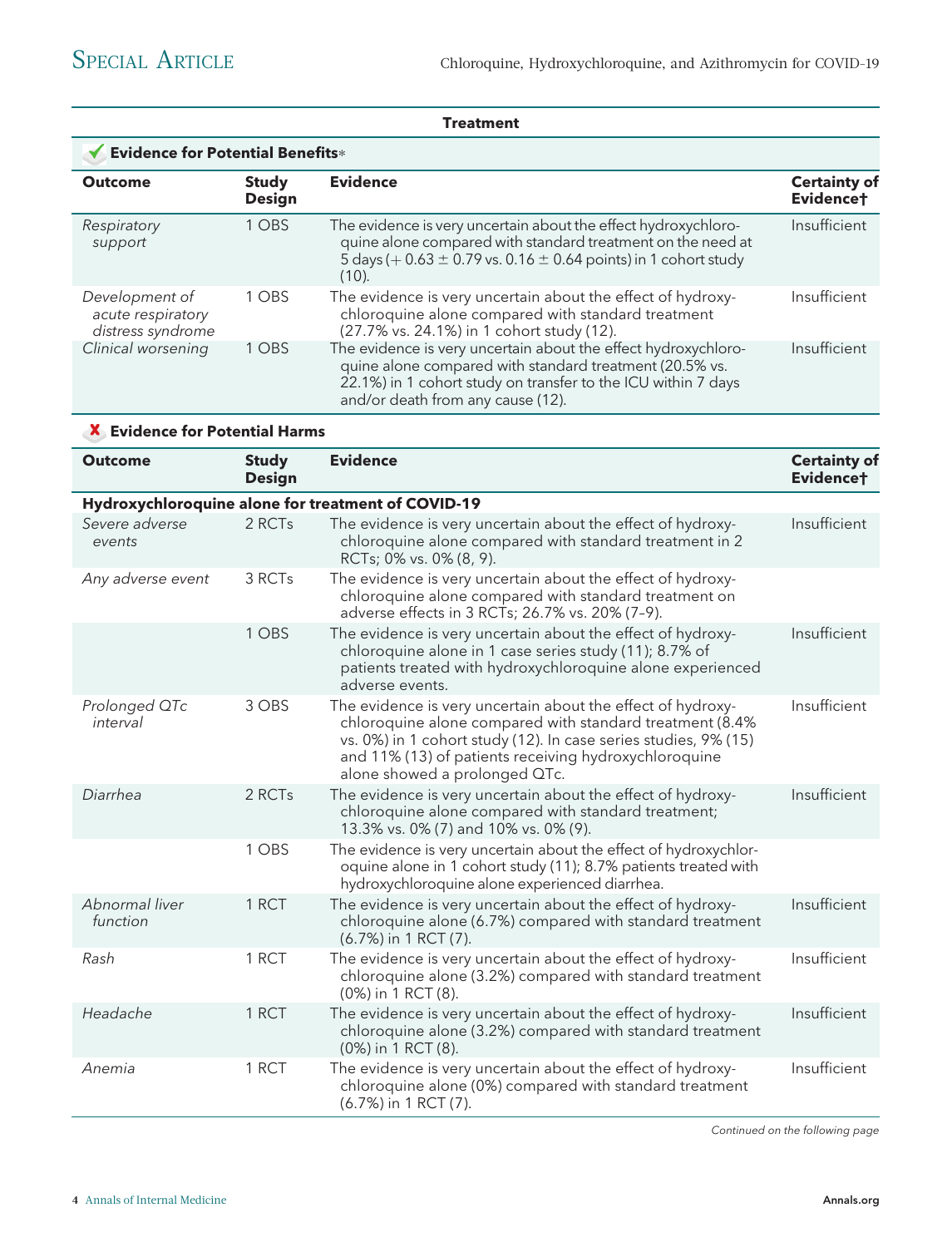|                                                                                                                                                                                                                                                                                                                                                                                                                                                                                                                                                                                                                                                                                                                             |                               |                                                                                                                                                                                                                                                                                                                                                                                                                                                                                                                                                                                                                                                                                                                                                                                                                                                                                                                                                                                                                                                                                                                                                                                                                                                                                                                                                                                                                                                                                                                                                                                                                       | <b>Treatment</b>                                                                                                                                                                                                                              |                                  |  |
|-----------------------------------------------------------------------------------------------------------------------------------------------------------------------------------------------------------------------------------------------------------------------------------------------------------------------------------------------------------------------------------------------------------------------------------------------------------------------------------------------------------------------------------------------------------------------------------------------------------------------------------------------------------------------------------------------------------------------------|-------------------------------|-----------------------------------------------------------------------------------------------------------------------------------------------------------------------------------------------------------------------------------------------------------------------------------------------------------------------------------------------------------------------------------------------------------------------------------------------------------------------------------------------------------------------------------------------------------------------------------------------------------------------------------------------------------------------------------------------------------------------------------------------------------------------------------------------------------------------------------------------------------------------------------------------------------------------------------------------------------------------------------------------------------------------------------------------------------------------------------------------------------------------------------------------------------------------------------------------------------------------------------------------------------------------------------------------------------------------------------------------------------------------------------------------------------------------------------------------------------------------------------------------------------------------------------------------------------------------------------------------------------------------|-----------------------------------------------------------------------------------------------------------------------------------------------------------------------------------------------------------------------------------------------|----------------------------------|--|
| X Evidence for Potential Harms                                                                                                                                                                                                                                                                                                                                                                                                                                                                                                                                                                                                                                                                                              |                               |                                                                                                                                                                                                                                                                                                                                                                                                                                                                                                                                                                                                                                                                                                                                                                                                                                                                                                                                                                                                                                                                                                                                                                                                                                                                                                                                                                                                                                                                                                                                                                                                                       |                                                                                                                                                                                                                                               |                                  |  |
| <b>Outcome</b>                                                                                                                                                                                                                                                                                                                                                                                                                                                                                                                                                                                                                                                                                                              | <b>Study</b><br><b>Design</b> | <b>Evidence</b>                                                                                                                                                                                                                                                                                                                                                                                                                                                                                                                                                                                                                                                                                                                                                                                                                                                                                                                                                                                                                                                                                                                                                                                                                                                                                                                                                                                                                                                                                                                                                                                                       |                                                                                                                                                                                                                                               | <b>Certainty of</b><br>Evidence† |  |
| Elevated serum<br>creatinine                                                                                                                                                                                                                                                                                                                                                                                                                                                                                                                                                                                                                                                                                                | 1 RCT                         | (6.7%) in 1 RCT (7).                                                                                                                                                                                                                                                                                                                                                                                                                                                                                                                                                                                                                                                                                                                                                                                                                                                                                                                                                                                                                                                                                                                                                                                                                                                                                                                                                                                                                                                                                                                                                                                                  | The evidence is very uncertain about the effect of hydroxy-<br>chloroquine alone (0%) compared with standard treatment                                                                                                                        | Insufficient                     |  |
|                                                                                                                                                                                                                                                                                                                                                                                                                                                                                                                                                                                                                                                                                                                             |                               |                                                                                                                                                                                                                                                                                                                                                                                                                                                                                                                                                                                                                                                                                                                                                                                                                                                                                                                                                                                                                                                                                                                                                                                                                                                                                                                                                                                                                                                                                                                                                                                                                       | Hydroxychloroquine in combination with azithromycin for treatment of COVID-19                                                                                                                                                                 |                                  |  |
| Prolonged QTc<br>interval                                                                                                                                                                                                                                                                                                                                                                                                                                                                                                                                                                                                                                                                                                   | 1 OBS                         | study (16).                                                                                                                                                                                                                                                                                                                                                                                                                                                                                                                                                                                                                                                                                                                                                                                                                                                                                                                                                                                                                                                                                                                                                                                                                                                                                                                                                                                                                                                                                                                                                                                                           | The QTc interval significantly increased (435 $\pm$ 24 ms at<br>baseline to a maximal value of $463 \pm 32$ ms) in 1 case<br>series study (13); however, a prolonged QTc interval was<br>not reported for any patients in another case series | Insufficient                     |  |
| 3                                                                                                                                                                                                                                                                                                                                                                                                                                                                                                                                                                                                                                                                                                                           |                               |                                                                                                                                                                                                                                                                                                                                                                                                                                                                                                                                                                                                                                                                                                                                                                                                                                                                                                                                                                                                                                                                                                                                                                                                                                                                                                                                                                                                                                                                                                                                                                                                                       | <b>(B)</b> Clinical Considerations                                                                                                                                                                                                            |                                  |  |
| <b>Evidence Gaps for COVID-19</b><br>• Efficacy and safety of chloroquine used alone or in<br>combination with azithromycin for prophylaxis or<br>treatment of COVID-19 [no evidence].<br>• Efficacy and safety of hydroxychloroquine used alone<br>or in combination with azithromycin for prophylaxis of<br>COVID-19 infection [no evidence].<br>• Efficacy and safety of hydroxychloroquine used alone<br>or in combination with azithromycin for treatment of<br>patients with COVID-19 with varying severity of dis-<br>ease [insufficient evidence].<br>• Evaluation of important clinical outcomes including<br>survival, respiratory failure, duration of mechanical<br>ventilation, and use of ECMO [no evidence]. |                               | . The use and extent of parallel treatment interventions,<br>in addition to hydroxychloroquine alone or in combina-<br>tion with azithromycin, is difficult to determine.<br>• Known harms of chloroquine in patients without<br>COVID-19 include (but not limited to): cardiovascular<br>(cardiomyopathy, ECG changes), hematologic (aplastic<br>anemia, thrombocytopenia), nervous system (seizures,<br>psychosis, extrapyramidal disorders), ophthalmic macu-<br>lar degeneration) (5).<br>• Known harms of hydroxychloroquine in patients without<br>COVID-19 include (but not limited to): cardiovascular<br>(cardiomyopathy, cardiac failure, ventricular arrhythmias,<br>torsade de pointes), endocrine (hypoglycemia), hemato-<br>logic (aplastic anemia, thrombocytopenia), nervous sys-<br>tem (seizures, psychosis, extrapyramidal disorders),<br>ophthalmic macular degeneration) (6).<br>• Shared and informed decision making with a patient<br>(and/or families) should include a discussion of poten-<br>tial harms of chloroquine and hydroxychloroquine and<br>lack of known benefits in patients with COVID-19.<br>. In the evidence reviewed, hydroxychloroquine doses<br>did not exceed 600 mg daily for 5 to 10 days.<br>• Chloroquine and hydroxychloroquine are used to man-<br>age other major ailments, such as rheumatic diseases,<br>with a known benefit and are in short supply in the<br>United States.<br>• Inappropriate and overuse of antibiotics (e.g., azithromy-<br>cin) is an important contributor to the antibiotic resist-<br>ance, an immediate public health threat (17). |                                                                                                                                                                                                                                               |                                  |  |

CT = computed tomography; ECG = electrocardiography; ECMO = extracorporeal membrane oxygenation; ICU = intensive care unit; OBS = observational study; PCR = polmerase chain reaction; RCT = randomized controlled trial. Evidence search conducted by the University of Connecticut Health Outcomes, Policy, and Evidence Synthesis Group.

\* Efficacy cannot be evaluated in case-series studies (16, 18).

† Certainty: insufficient, when confidence is inadequate to assess the likelihood of benefit (benefit minus harm) of an intervention or its impact on a health outcome; low, confidence in the effect is limited as the true effect may be substantially different from the estimated effect; moderate, confidence in the effect is moderate as the true effect is likely close to the estimated effect, but there is a sizable possibility that it is substantially different; high, confident that the true effect is close to the estimated effect.

From American College of Physicians, Philadelphia, Pennsylvania (A.Q., I.E.-I.); American College of Physicians, Philadelphia, and Villanova University, Villanova, Pennsylvania (J.Y.); Penn Medicine, Philadelphia, Pennsylvania (M.C.M.); University of Massachusetts Medical School/Saint Vincent Hospital,Worcester, Massachusetts (G.M.A.); Portland Veterans Affairs Medical Center and Oregon Health & Science University, Portland, Oregon (A.J.O, L.L.H.); University of Pennsylvania Health System, Philadelphia, Pennsylvania (M.A.F.); and University of Illinois at Urbana-Champaign, Champaign, Illinois (J.A.J.).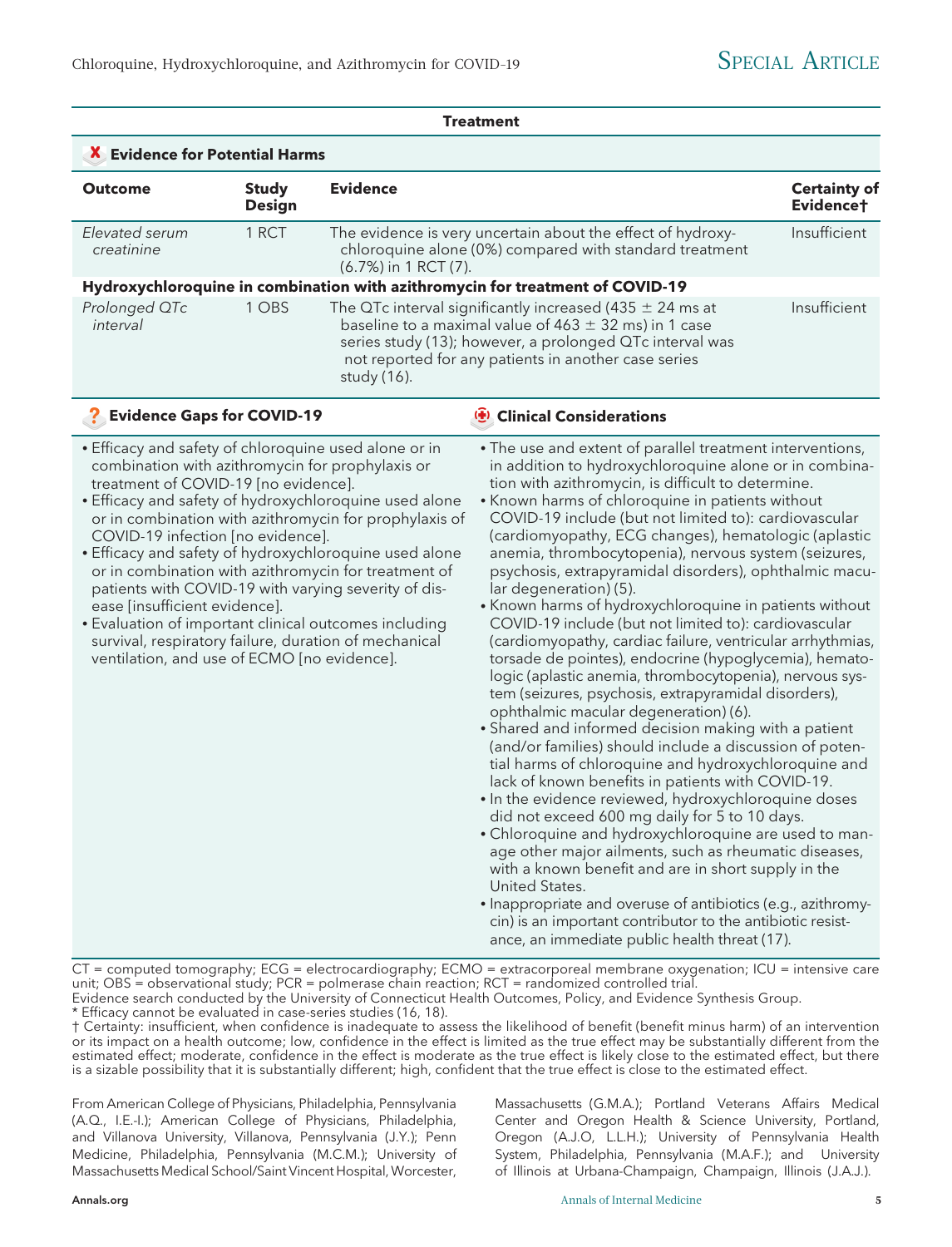Note: The Practice Points are developed by the Scientific Medical Policy Committee of the American College of Physicians. The Practice Points are "guides" only and may not apply to all patients and all clinical situations. All Practice Points are considered automatically withdrawn or invalid 5 years after publication, or once an update has been issued.

Acknowledgment: The Scientific Medical Policy Committee thanks Adrian V. Hernandez, MD, PhD; Yuani M. Roman, MD, MPH; Vinay Pasupuleti, MD, MS, PhD; Joshuan J. Barboza, MSc; and C. Michael White, PharmD, of the University of Connecticut Health Outcomes, Policy, and Evidence Synthesis Group for conducting the rapid evidence review that informed the development of these Practice Points.

Financial Support: Financial support for the development of the Practice Points comes exclusively from the ACP operating budget.

**Disclosures:** All financial and intellectual disclosures of interest were declared and potential conflicts were discussed and managed. A record of disclosures of interest and management of conflicts of is kept for each Scientific Medical Policy Committee meeting and conference call and can be viewed at https://www.acponline.org/about-acp/who-we-are/leadership/ boards-committees-councils/scientific-medical-policy-committee/ disclosure-of-interests-and-conflict-of-interest-managementsummary-for-scientific-medical-policy. Disclosures can also be viewed at www.acponline.org/authors/icmje/ConflictOfInterest Forms.do?msNum=M20-1998.

Corresponding Author: Amir Qaseem, MD, PhD, MHA, American College of Physicians, 190. N Independence Mall West, Philadelphia, PA 19106; e-mail, aqaseem@acponline.org.

Current author addresses and author contributions are available at Annals.org.

Ann Intern Med. 2020. doi:10.7326/M20-1998

#### References

1. Wang M, Cao R, Zhang L, et al. Remdesivir and chloroquine effectively inhibit the recently emerged novel coronavirus (2019 nCoV) in vitro [Letter]. Cell Res. 2020;30:269-271. [PMID: 32020029] doi:10.1038/s41422-020-0282-0

2. Gao J, Tian Z, Yang X. Breakthrough: Chloroquine phosphate has shown apparent efficacy in treatment of COVID-19 associated pneumonia in clinical studies. Biosci Trends. 2020;14:72-73. [PMID: 32074550] doi:10.5582/bst.2020.01047

3. U.S. National Library of Medicine. ClinicalTrials.gov. Accessed at https://clinicaltrials.gov/ct2/home on 3 April 2020.

4. Belhadi D, Peiffer-Smadja N, Lescure F-X, et al. A brief review of antiviral drugs evaluated in registered clinical trials for COVID- 19. Preprint. Posted 28 March 2020. medRxiv. doi:10.1101/ 2020.03.18.20038190

5. Aralen Chloroquine Prescribing Information. Sanofi-Aventis; March 2013. Accessed at www.accessdata.fda.gov/drugsatfda\_ docs/label/2013/006002s043lbl.pdf on 3 April 2020.

6. Plaquenil Hydroxychloroquine Prescribing Information. Concordia Pharmaceuticals; January 2017. Accessed at www.accessdata.fda. gov/drugsatfda\_docs/label/2017/009768s037s045s047lbl.pdf on 3 April 2020.

7. Chen J, Ping L, Li L, et al. A pilot study of hydroxychloroquine in treatment of patients with common coronavirus disease-19 (COVID-19). Journal of Zhejiang University (Medical Science). 2020;49. doi:10.3785/j.issn.1008-9292.2020.03.03

8. Chen Z, Hu J, Zhang Z, et al. Efficacy of hydroxychloroquine in patients with COVID-19: results of a randomized clinical trial. Preprint. Posted 10 April 2020. medRxiv. doi:10.1101/ 2020.03.22.20040758

9. Tang W, Cao Z, Han M, et al. Hydroxychloroquine in patients with COVID-19: an open-label, randomized, controlled trial. Preprint. Posted online 14 April 2020. medRxiv. doi:2020.04. 10.20060558

10. Barbosa J, Kaitis D, Freedman R, et al. Clinical outcomes of hydroxychloroquine in hospitalized patients with COVID-19: a quasi-randomized comparative study. NEJM submission ID 20- 08882. 4 April 2020.

11. Gautret P, Lagier JC, Parola P, et al. Hydroxychloroquine and azithromycin as a treatment of COVID-19: results of an open-label non-randomized clinical trial. Int J Antimicrob Agents. 2020:105949. [PMID: 32205204] doi:10.1016/j.ijantimicag.2020.105949

12. Mahevas M, Tran VT, Roumier M, et al. No evidence of clinical efficacy of hydroxychloroquine in patients hospitalized for COVID-19 infection with oxygen requirement: results of a study using routinely collected data to emulate a target trial. Preprint. Posted online 14 April 2020. medRxiv. doi:10.1101/2020.04.10.20060699

13. Chorin E, Dai M, Shulman E, et al. The QT interval in patients with SARS-CoV-2 infection treated with hydroxychloroquine/ azithromycin. Preprint. Posted 3 April 2020. medRxiv. doi:10.1101/ 2020.04.02.20047050

14. Gautret P, Lagier JC, Parola P, et al. Clinical and microbiological effect of a combination of hydroxychloroquine and azithromycin in 80 COVID-19 patients with at least a six-day follow up: a pilot observational study. Travel Med Infect Dis. 2020:101663. [PMID: 32289548]doi:10.1016/j.tmaid.2020.101663

15. Molina JM, Delaugerre C, Le Goff J, et al. No evidence of rapid antiviral clearance or clinical benefit with the combination of hydroxychloroquine and azithromycin in patients with severe COVID-19 infection [Letter]. Med Mal Infect. 2020. [PMID: 32240719] doi:10.1016/j.medmal.2020.03.006

16. Lowe D. The latest hydroxychloroquine data, as of April 11. In the Pipeline blog. 11 April 2020. Accessed at https:// blogs.sciencemag.org/pipeline/archives/2020/04/11/the-latesthydroxychloroquine-data-as-of-april-11 on 12 April 2020.

17. Harris AM, Hicks LA, Qaseem A; High Value Care Task Force of the American College of Physicians and for the Centers for Disease Control and Prevention. Appropriate antibiotic use for acute respiratory tract infection in adults: advice for high-value care from the American College of Physicians and the Centers for Disease Control and Prevention. Ann Intern Med. 2016;164:425- 434. [PMID: 26785402] doi:10.7326/M15-1840

18. Petrisor B, Bhandari M. The hierarchy of evidence: levels and grades of recommendation. Indian J Orthop. 2007;41:11-15. [PMID: 21124676] doi:10.4103/0019-5413.30519